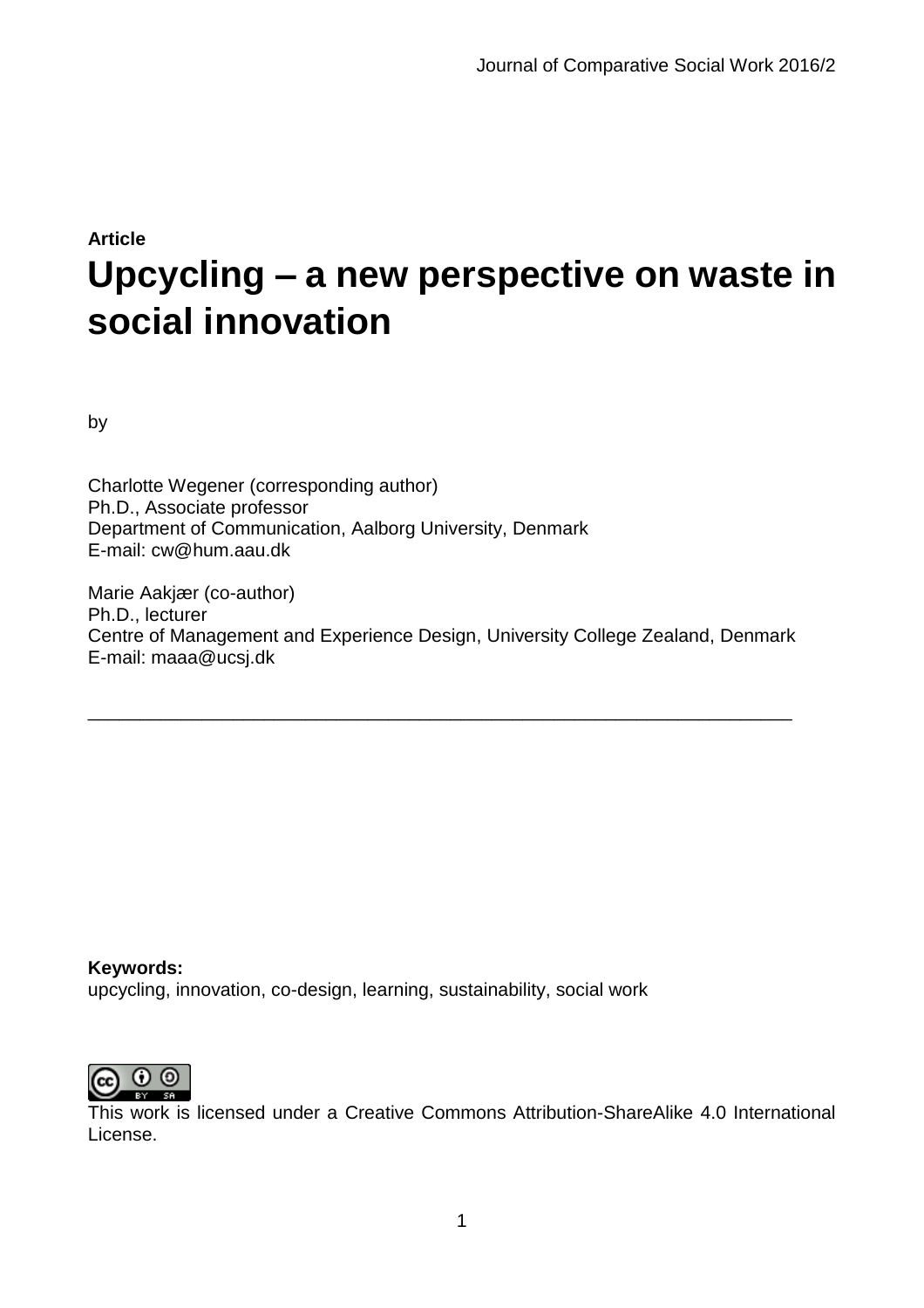#### **Abstract**

The purpose of this paper is to introduce 'upcycling' – a well-known term within design practice – to the field of social innovation. A mix between 'upgrading' (adding value) and 'recycling' (reusing) creates the word upcycling, which, in its simplest terms, is the practice of reassessing waste and transforming it into something valuable. In this paper, we ask: How does an upcycle mind-set and practice contribute to situated social innovation?

This conceptual paper seeks to combine insights from the fields of social innovation and co-design with the ideas inherent in upcycling. To ground the theorizing of what we term 'social upcycling', four cases are used to illustrate what upcycling practices look like. The cases illustrate the diversity of actors, activities and materiality involved in social upcycling processes. Concluding, the paper outlines a new promising area of social innovation and some practical implications.

#### **Keywords:**

upcycling, innovation, co-design, learning, sustainability, social work

# **Introducing the term upcycling**

## *Do not throw anything away. There is no 'away'.<sup>1</sup>*

The purpose of this paper is to introduce 'upcycling' – a well-known term within design practice – to the field of social innovation. We consistently take resources, make them into valued products, and after a while, consider them trash and dispose of them. We value the new, and not the old. A sustainable alternative to this sequence is upcycling − a word created by a mix between 'upgrading' (adding value) and 'recycling' (reusing). In the simplest terms, upcycling is the practice of reassessing waste or trash and transforming it into something valuable. A basis for upcycling is the notion of sustainable consumption, and the main idea is to revitalize old material by placing it into new constellations and by suggesting new ways of using it, while at the same time, keeping its essence intact as a main value-adding feature (McDonough & Braungart, 2002). Upcycling stems from the technological field and is often referred to as 'cradle-to-cradle', as it seeks to break an environmentally unsustainable production cycle of 'cradle-to-grave'. The primary focus of this movement is how to deal with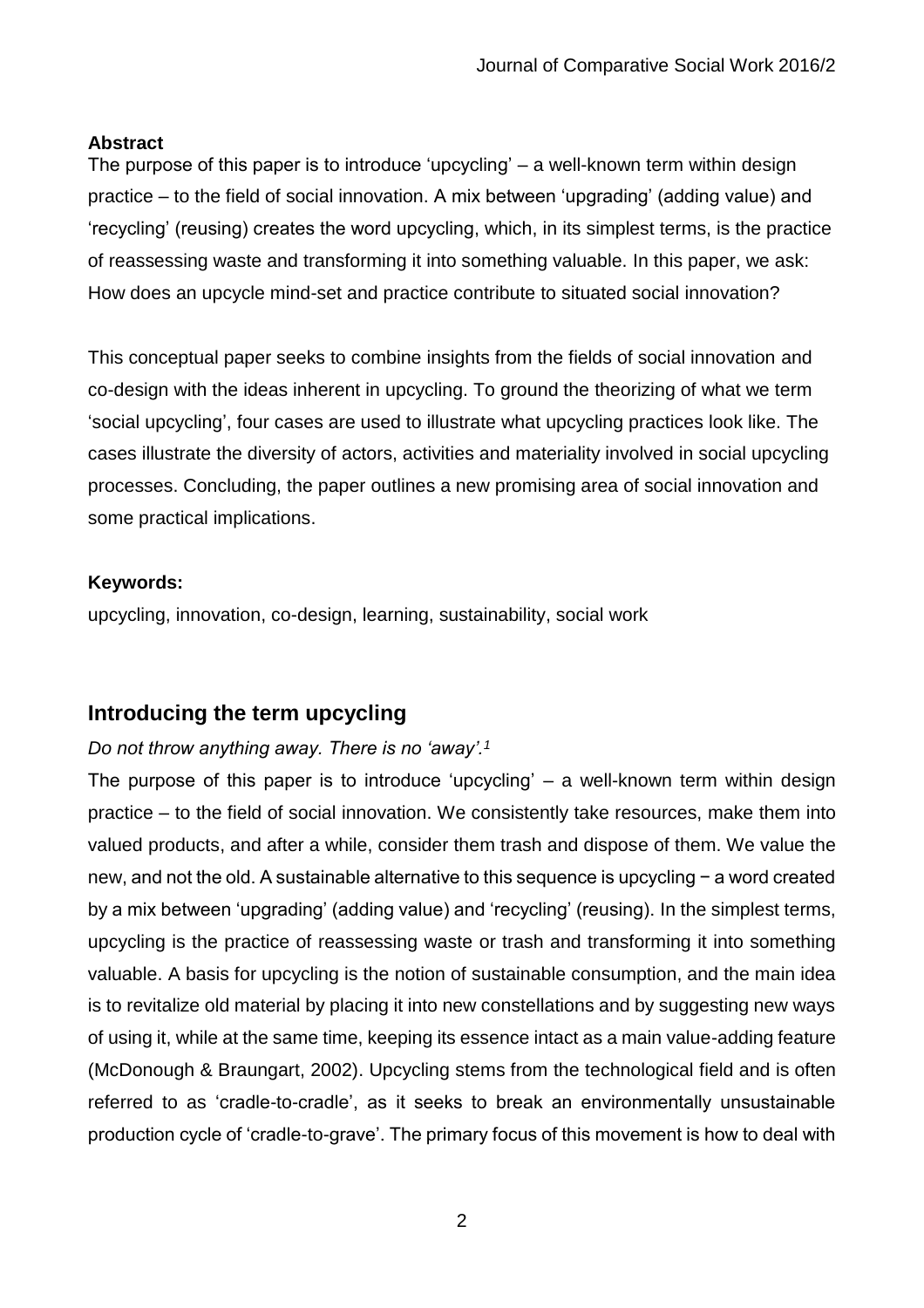and reduce waste in the production of goods and technologies (e.g. cars, textiles, see McDonough & Braungart, 2002 for further details). However, scholars within the field of design are now studying related matters, and creating connections among the technological and social issues of sustainability in the complex challenges of modern societies (Manzini, 2015; Manzini & Staszowski, 2013; Kimbell & Julier, 2012). Hence, sustainability issues are expanded to include not only environmental matters, but social matters as well.

This trend makes the term upcycling relevant when working with potentially marginalized groups, e.g. prisoners, emigrants, refugees, elderly people or unemployed youth - humans who are often primarily categorized by deficiency and the societal problems they pose. The preconception of humans belonging to certain social – unprivileged - groups is problematic in many ways. Here, we want to stress the risk of paternalistic intervention – in which these groups are 'done to', thus neglecting the value of relational and co-constructed partnership and collaboration. Presenting the concept of upcycling in the context of social work is a way to ensure a focus on the agency of all humans involved, 'clients' and 'professionals' alike. In its simplest form, social upcycling is the act of recognizing and nurturing potential value, and insist on dignity and creative expression as guidelines for human interaction. In order to get a feel of what upcycling looks like in practice, the following short narrative illustrates the essence of what social upcycling is all about:

*Lesbos, Greece - Piles and piles of discarded rubber dinghies on the shore. A huge orange graveyard of life jackets. Thousands of refugees in tents, many of them without their bags, and with only a few belongings rescued from their dangerous sea crossings. Textile student Floor Nagler from Amsterdam is there as a volunteer. She notices the material waste and the human need, and starts connecting them. Bringing back 20 kilos of rubber material and the story of refugees who are going to travel long distances without any bags to carry their sparse belongings, she consults an artist friend. Together, they design a bag made from one folded piece of boat material, held together with rivets and clipped shut with buckles from life vests. Price: \$3. Floor and her friend return to Lesbos and embark on a weeklong bag-making workshop. One participant is Raida, a 13-year-old refugee from Iraq. She does not understand English, but learns by watching how to punch holes and fasten the seams*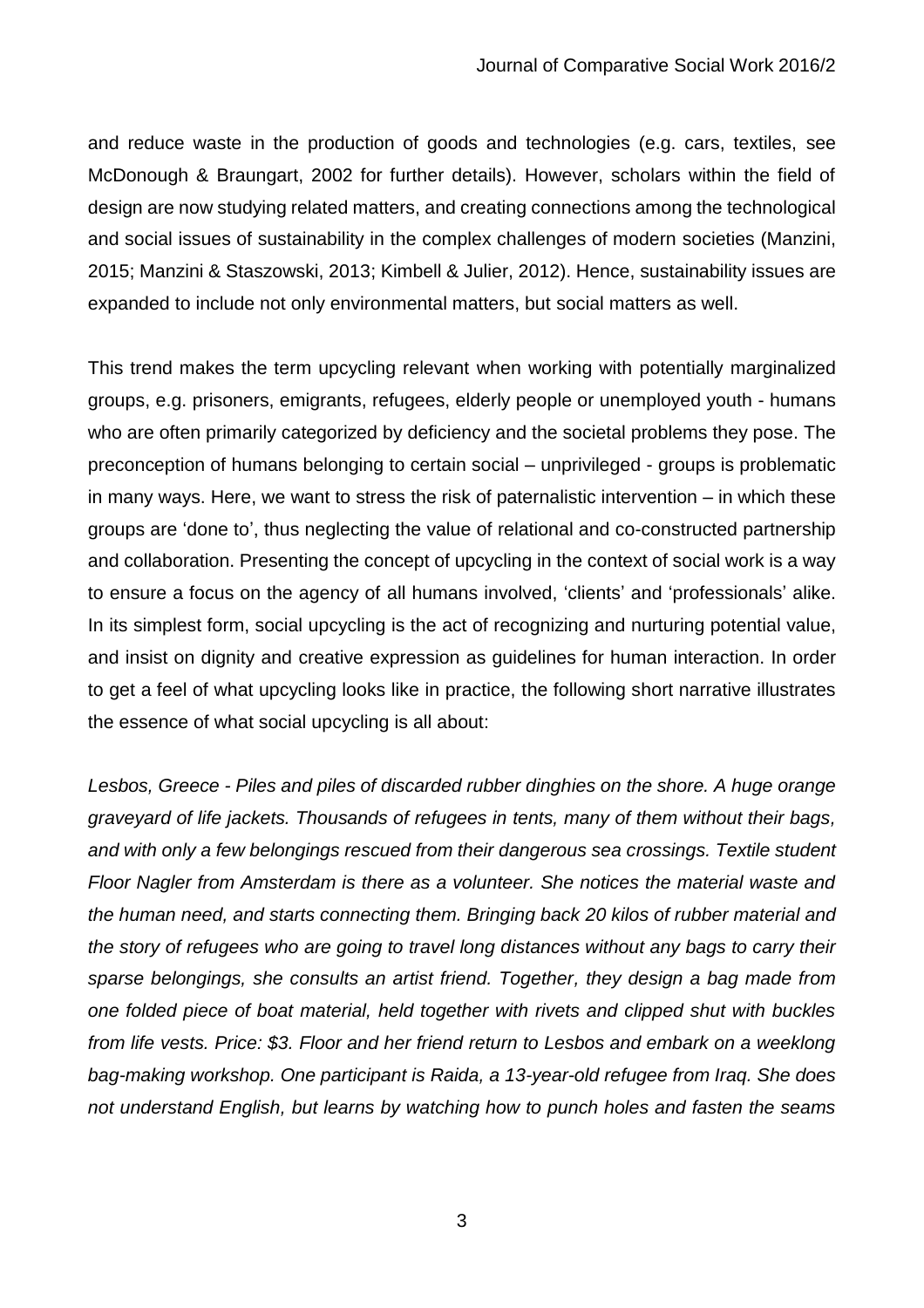*together. Finally, she attaches black life vest straps to the bag and slips the finished product over her shoulders.* 

*- We made the bag ourselves, she says with a big smile. The project is called 'It works', and it becomes a part of Oddysea, a new Greek organization that aims to make bags and wallets out of discarded boats and vests, and to sell the finished products to benefit migrants. The workshop week has passed, but Floor and her friend leave the patterns and tools so other volunteers and migrants can continue the project. 2*

This case illustrates several of the main features of social upcycling; a rethinking of material waste is the starting point. However, during this project, the creativity and dignity of people who are easily considered in terms of deficiency become the main drivers for change. Expertise about textiles is needed to even *see* waste as a resource, but equally so are the quest for simplicity and a pioneering spirit. The textile student and her companion have launched an upcycling idea and a collaborative practice so cheap and simple that others can take over and continue the partnership when they leave. The innovation is neither tied to the initial participants' expertise, nor to external money or technology. It is situated innovation, based on local resources and needs.

In the following, we further explain the history and ideology of upcycling. We then look into social innovation and notions of 'newness', which is traditionally one of the main defining criteria of innovation. Third, we involve perspectives from co-design. To ground the theorizing of what we term 'social upcycling', the paper provides five snapshot cases from around the world, one of which is presented above. These cases are not to be understood as traditional data we have produced and analysed. Instead, they serve to illustrate the main features of social upcycling practices, from which we can tentatively deduce a concept and outline an emerging research field. The aim of the paper is to sketch this field and invite others into a dialogue, ongoing conceptualization and upcycling practices in social work.

## **Upcycling – a rethinking of waste**

As mentioned, upcycling takes as its vantage point that which is old and the processes of transforming and rehabilitating it. Upcycling therefore serves well as a lens through which we can rethink 'old' and 'new' and reconsider supposed waste in its broadest terms. This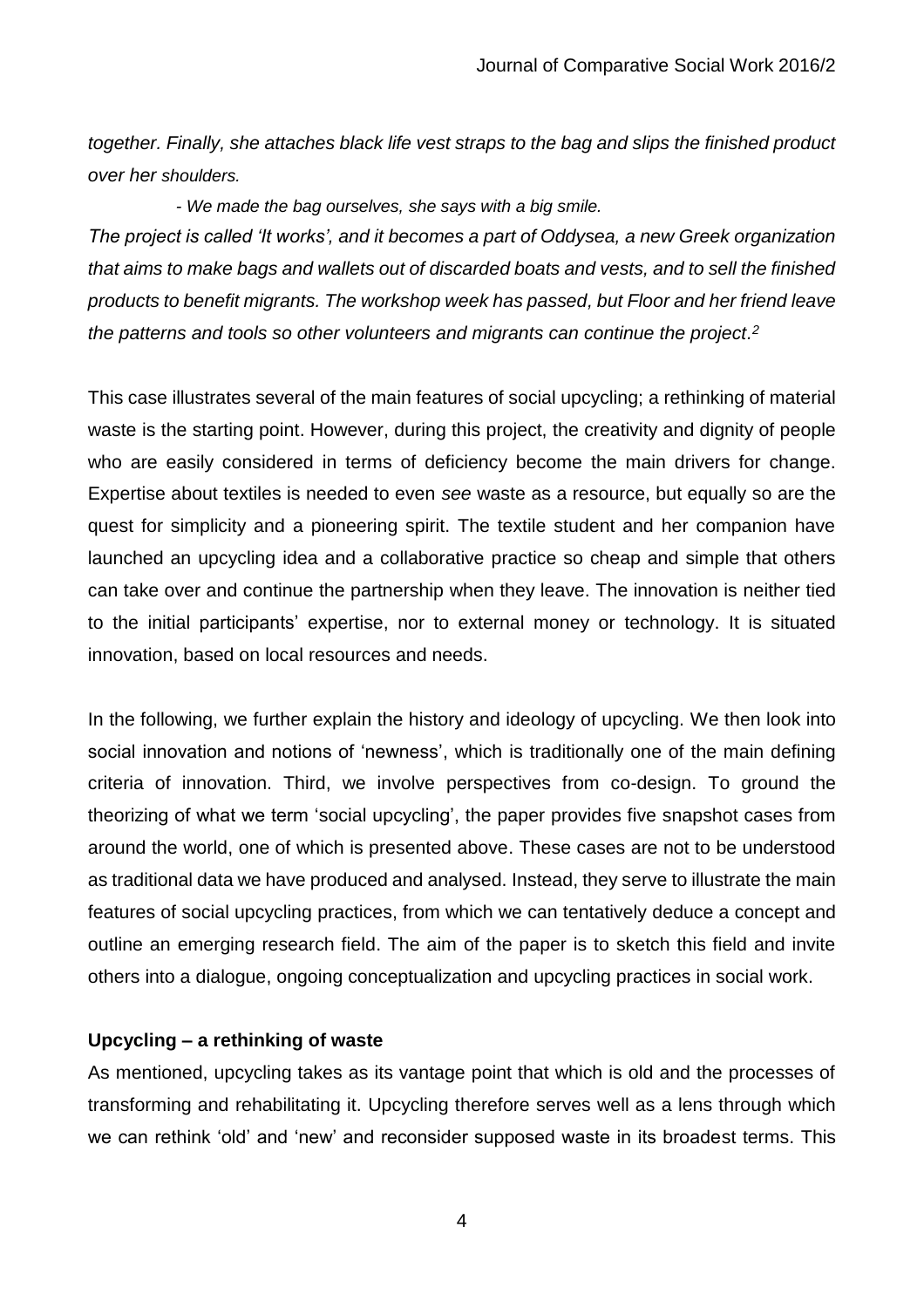'valuing the waste' mind-set is both a design practice and a political statement about creating sustainable solutions to complex social and environmental challenges.

The concept of upcycling stems from the field of technological and industrial design, and concerns the design for sustainable production and consumption. Upcycling counters the argument that obsolete goods and waste material have no value once it is disposed of, or that it must be destroyed before it can re-enter into a new circle of production and value creation. As explained by Richardson (2011), *re*cycling rarely achieves the aim of no waste, because the reprocessing of discarded goods requires energy, which often results in a downgrading of their constitution. Upcycling thus maintains the statement that not only consumerism, but also recycling, need to be reduced.

Try Googling upcycling, and you will find upcycled houses made of old shipping containers, plastic bottles or wood chips that are by-products of other production sites. Google on, and you will find upcycled textiles for furniture and clothes, empowerment projects in the slums and an abundance of ideas for your own everyday upcycling practice such as crafting paper, plastic bags or old household items into lampshades, coat racks and jewellery. You will even find upcycled Shakespeare (Iyengar, 2014)!

In order to further understand the upcycling practice and mind-set, we must look at its history. The term upcycling was coined by McDonough and Braungart (2002/2010) in their book on ecologically intelligent design, *[Cradle to Cradle:](http://www.powells.com/biblio?PID=25450&cgi=product&isbn=0865475873) Remaking the way we make things*. Upcycling is related to the 'greener living' phenomenon featuring the repurposing of things formerly known as garbage. The mind-set of 'cradle-to-cradle' has seemed to catch fire outside activist communities and eco-friendly movements. At the World Economic Forum in Davos in January 2016, circular economy was a central topic.<sup>3</sup> It is argued that there are potentially large economic benefits for industrial systems in organizing for the re-use of raw materials and components in circular systems.

When related to social innovation, the notion of sustainability must be conceptualized in a new way to be meaningful. Sustainability is a contested concept with no universal definition, and tends to suffer from a too narrow focus on economic-centred benefits (Banerjee, 2011).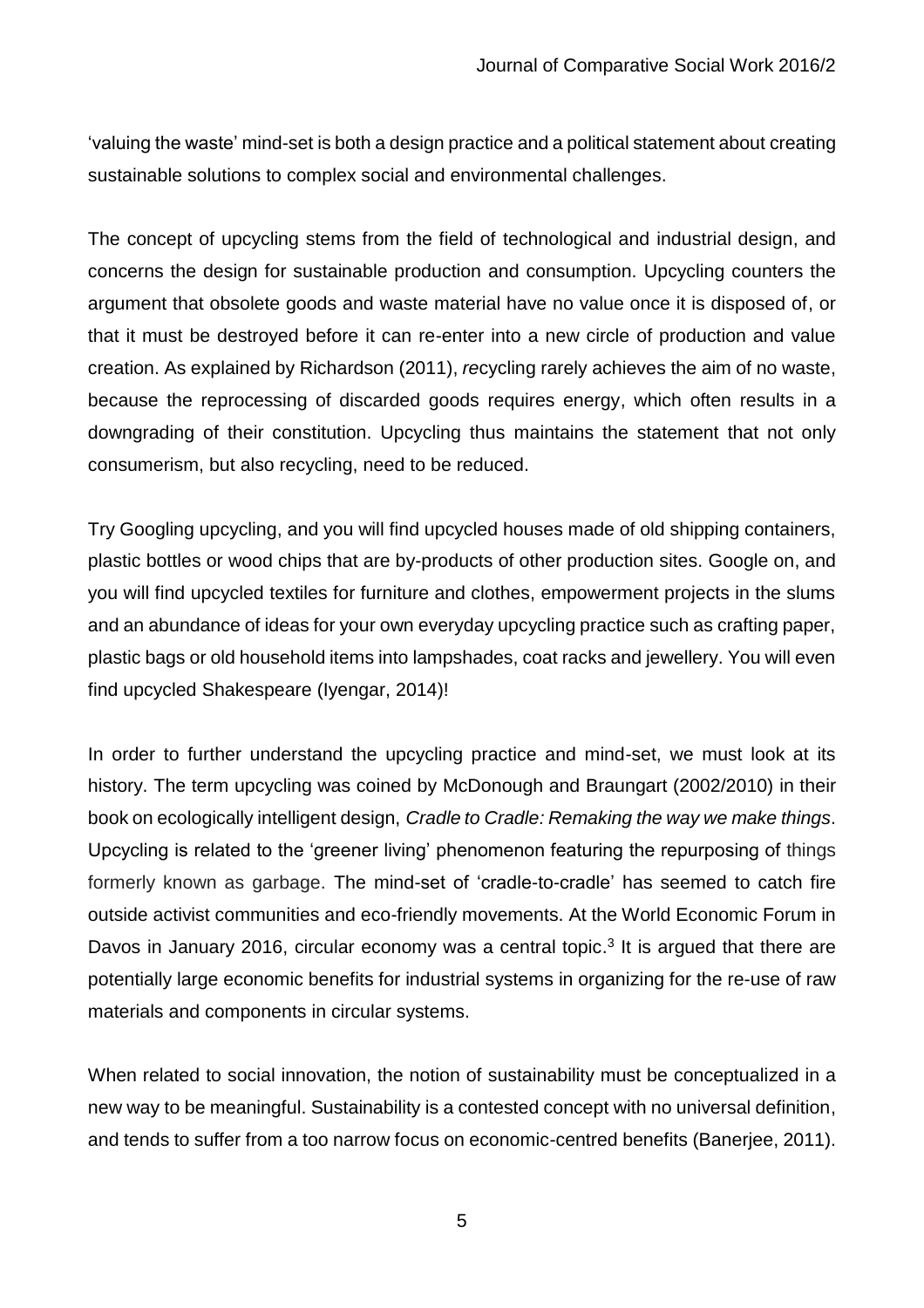Here, we refer to Banerjee (2011), who defines sustainability along three integrated dimensions: economic, social and environmental. Upcycling for sustainability is hence not just a design approach. It is a mind-set and a practice concerned with the lifecycle of things, emergent organizational forms and mutual efforts for change across social groups. An upcycled object or process has improved eco-credentials, but it is primarily the *story* of rehabilitation and the visible processes of re-valuing waste instead of throwing it away. As stated in the introductory motto, there is no 'away', as permanent disposal is an illusion. Waste 'strikes back'; despite costly destruction, it does not simply disappear, but generates polluted environments and health hazards. An alternative to this 'getting rid of' mentality is the story of rehabilitation. This story can take various forms, but at its core is the idea of sustainable consumption and - highly relevant to social innovation – a raised voice towards an uncritical production of waste and devaluation of human rights. What makes upcycling distinct from other kinds of social innovation is the incorporation of the transformation process. Upcycled products and processes are not just 'better' than the original, they also incorporate the aging process, telling stories such as 'production with zero waste', 'small is beautiful' and 'start local, but think global' (Earley, 2011). Consequently, upcycling is both concerned with re-assessing the past and paving the way for a desired future.

The subsequent case further illustrates how social upcycling includes a broad constellation of critical resources, here among political recognition and support, voluntary labour and philanthropic commitment:

*Mpigi, Uganda - David Miiro is part of the Social Innovation Academy (SINA) in Uganda, seeking to protect the environment and promote innovative mind-sets while empowering youth. Through the [upcycling](http://www.facebook.com/socialinnovationacademy) of 15,000 used plastic bottles, David and a team of volunteers will train their local community, focusing on disadvantaged youth, to protect the environment while constructing a learning hub together.*

*The major beverage companies in Uganda are phasing out recyclable glass bottles, replacing them with plastic bottles. Without a garbage disposal system in place in Uganda, the bottles are burned after use with devastating effects on the environment. With this project, David wants to raise awareness and show innovative ways of upcycling waste,*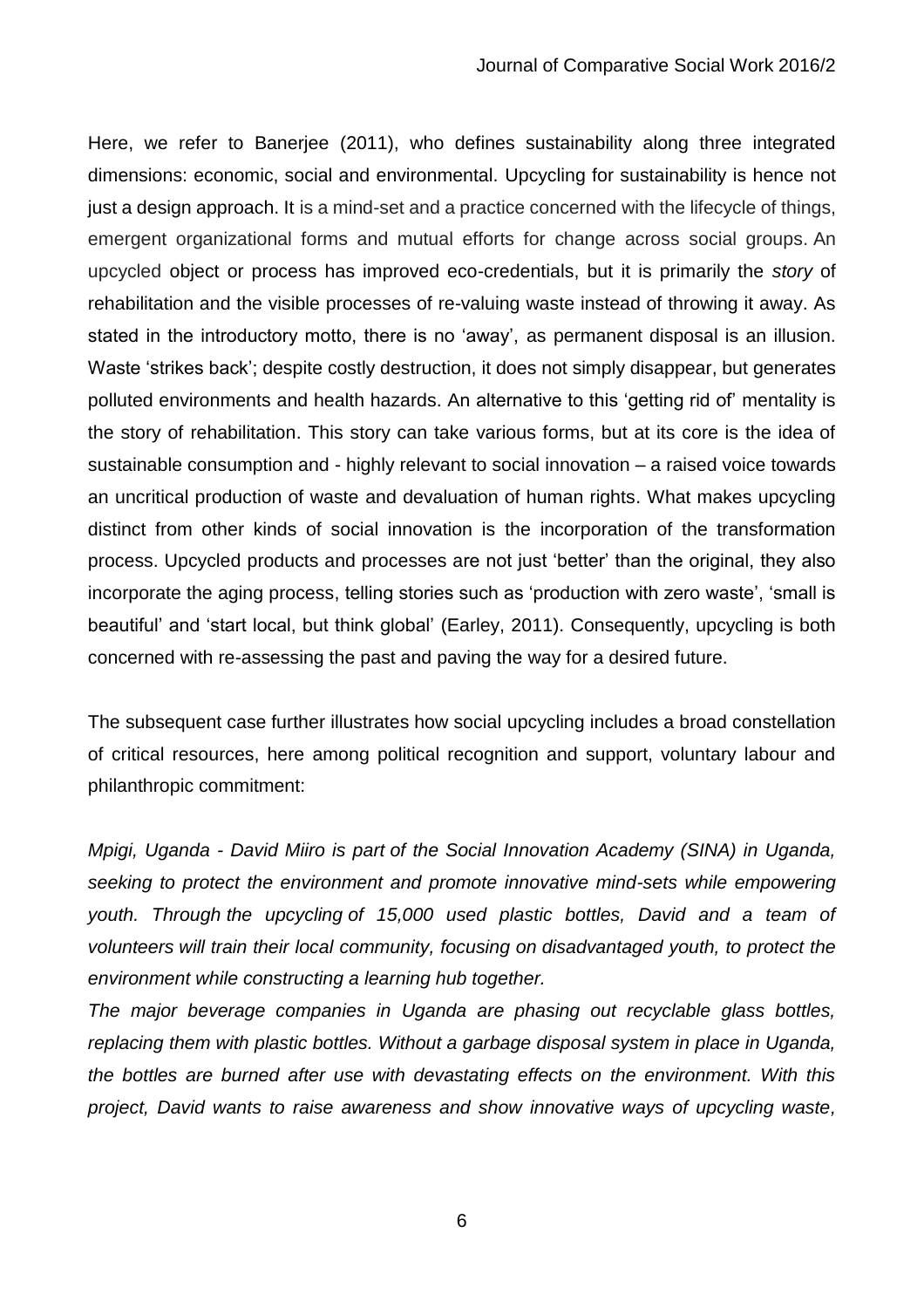*including creating bottle bricks that can be used to build environmentally efficient houses. David explains:*

- *We constructed the first plastic bottle house in Mpigi District. The experience changed our mind-set of how to view waste, and we want to spread this awareness in a practical and fun way to other youth. 4*

The Social Innovation Academy is turning around life stories of suffering into positive catalysts of social change. Its unique learning environment empowers youth to become job creators by nurturing innovative project ideas into social enterprises. As the case highlights, the upcycling process is sparked by a sensitivity to local needs *and* an eye for local resources, unnoticeable as they may be. It takes as its point of departure a situated construction of newness and, at the same time, seeks to foster a mind-set of dignity and belief in a desired future. Waste is therefore not solely associated with material resources. In a new social sense, the rehabilitation of waste addresses at least Banerjee's (2011) three dimensions of sustainability: economic, social and environmental.

#### **Social innovation - socially embedded value creation**

To further investigate the context for upcycling, this section will outline some of the motives from which social innovation processes are driven. Mulgan, Tucker, Ali and Sanders (2007) argue that social innovation develops in ways different from business innovation, as the driving motives for social innovation most often exceed material incentives and hence 'include motives of recognition, compassion, identity, autonomy and care'. The demand to find solutions to pressing social challenges in contemporary societies is evident, and the interest in innovation in practice and research is rapidly increasing. Definitions of innovation are multiple, depending on the specific research field, and providing an overview is beyond the scope of this paper. However, many innovation researchers identify newness and value as the two fundamental criteria for innovation (Høyrup, 2010). According to Mulgan (2007), the simplest definition is that public sector innovation is about new ideas that work at creating public value. But the idea of newness is problematic. New for whom and in which context? New for how long? To help address this problem, several scholars point to innovation as a process of translation, combination and re-combination. The emphasis on recombination and translation underscores elements of learning, co-creation and transformation involved in innovation, and not newness per se.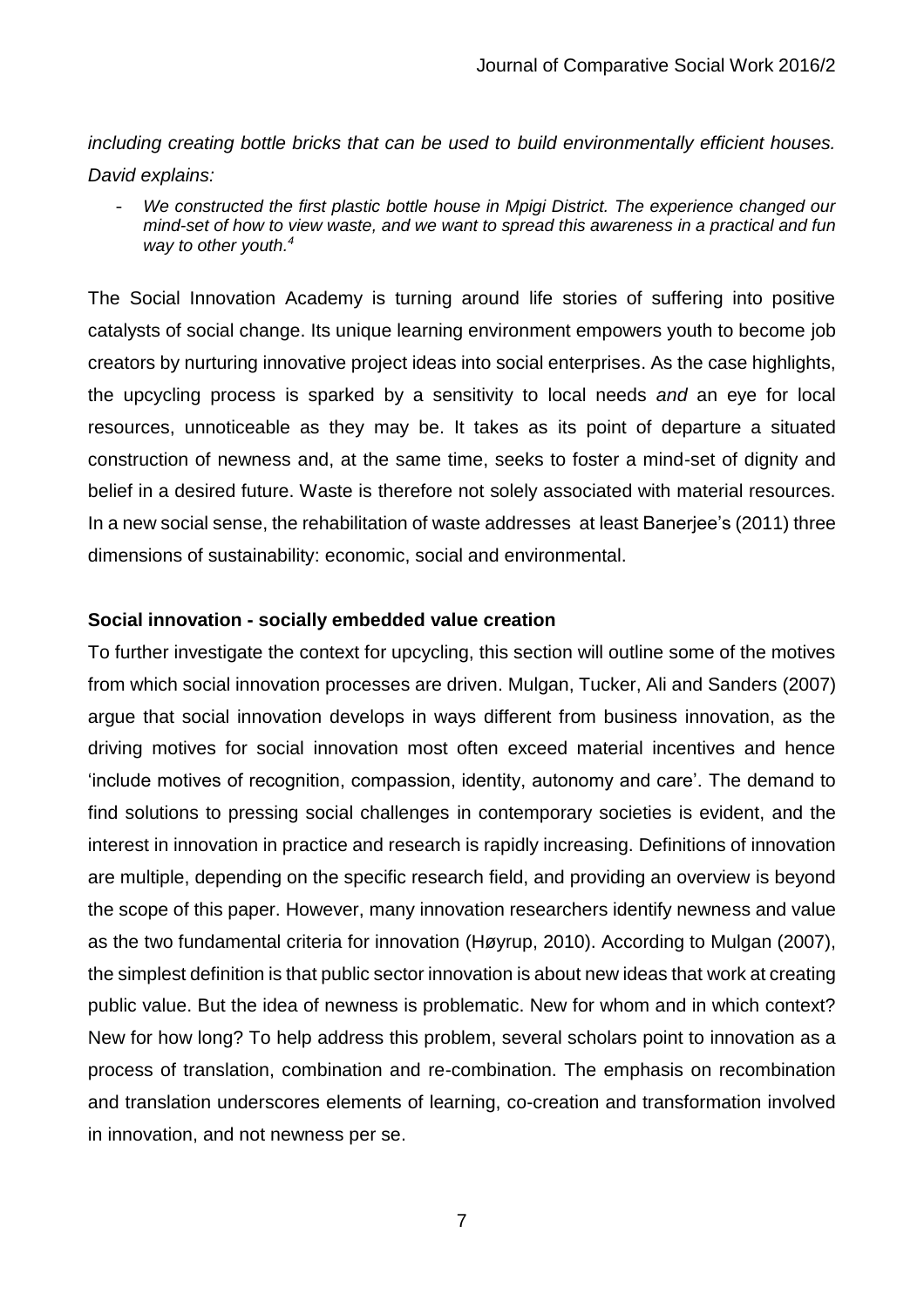As pointed out by Janssen et al. (2015, p. 1975), much research on innovation fails to problematize the underlying descriptions of 'newness', and thereby 'overlooks the processes that constitute what is seen as new in the specific empirical contexts'. Given the cross-sector challenges that face societies, here among implications of demographic and climate change, youth unemployment and increasing costs in social and health care, it seems reasonable to focus on sustainable innovation across domains, sectors and organizations. Accordingly, an extensive part of the innovation literature addresses collaborative innovation across organizational (involving different institutions or organizations), professional (involving different occupational groups) or mental boundaries (involving different conceptual frameworks or frameworks of understanding). Hargadon and Sutton (2000) refer to these kinds of cross-boundary innovation processes as knowledge brokering. The term is used to explain how successful innovators systematically make use of old ideas as the raw material for new ideas across knowledge domains. Recent research also engages far more with the practical conditions that make innovation possible, and not least the configurations of boundaries (Aakjær, 2014) and differences that can prevail between practices in different social fields and cultures (Tanggaard & Wegener, 2015).

Epistemologically, this interest in social innovation is in line with process thinking in organizational studies, as presented in Weick's (1995) work on sensemaking in organizing, and a situated practice perspective, in which innovation is considered an ongoing activity embedded in everyday work and learning (Brown & Duguid, 1991). Still, in order to clarify the contribution that we seek to make, a short positioning in relation to social innovation is relevant. Here, we consider in particular the complex social challenges of contemporary societies that are not easily defined as purely public or private, local or global. Rather, these challenges are characterized by their complexity and entangled socio-materiality.

Relating innovation to complex challenges underscores the necessity to consider implications and challenges not solely in a technological-material perspective, but also in a socio-cultural perspective. But what is *social*? And how is social innovation defined? Following The Open Book of Social Innovation (2010, note 2 p. 10), the term social denotes 'social problems and social impact as well as social motivations or intentions'. The British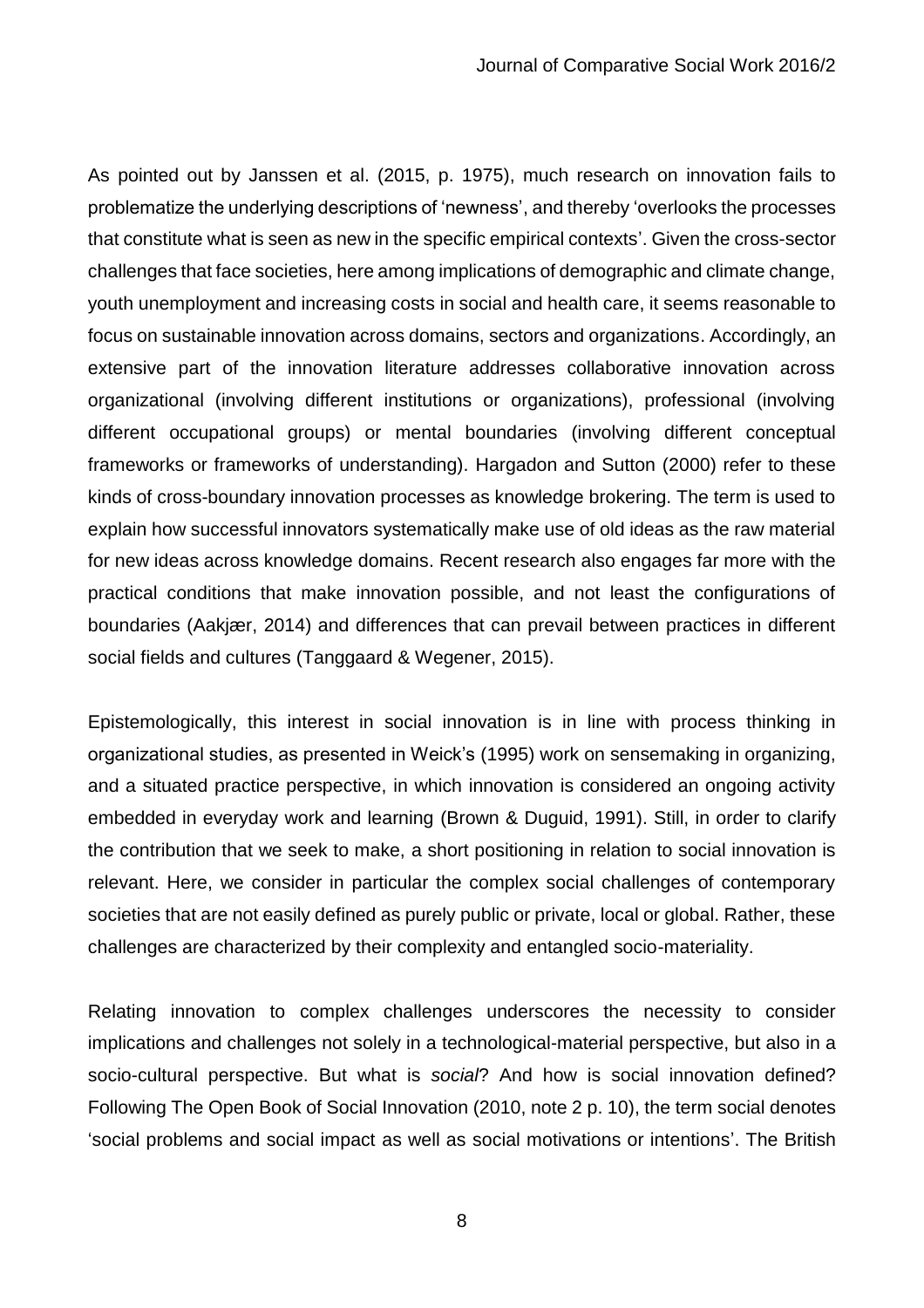research organization Young Foundation has been a central actor to propose social innovation as an approach to critical societal challenges (Murray, Caulier-Grice, & Mulgan, 2010). In their definition, social innovation can be:

> New ideas (products, services and models) that simultaneously meet social needs and create new social relationships or collaborations. In other words, they are innovations that are both good for society and enhance society's capacity to act. (Murray et al., 2010, p. 3)

From a socio-cultural perspective, social innovations introduce 'new practices, intuitions, rites, techniques, customs, manners and mores' (Hochgerner, 2010) and 'reconfigures social practices and constellations of actors in such manners as to better satisfy or answer needs and problems than is possible on the basis of established practices' (Howaldt & Schwarz, 2010, p. 20). Within research on innovation, the content of innovation is divided into different typologies such as new processes, products, services, position, strategies, governance or rhetorical innovations (Hartley, 2005), but more often social innovation is a mix of several. Approaching innovation from the vantage point of workplace learning, innovation can be 'any content, but new knowledge, reconstruction of routines and organizational innovation will often predominate' (Høyrup, 2010, p. 148). Therefore, innovation is closely connected with the perceptions, skills and behaviour of the involved actors, and 'can be seen as the embodiment, combination, or synthesis of knowledge in original, relevant, valued new products, processes, services, experiences and transformations' (Høyrup, 2010, p. 146).

This perspective on social innovation accentuates knowledge-in-practice. It frames innovation as contextualized and socially embedded value creation that is closely connected to the development of knowledge and the competencies of the involved actors. In the following case, socio-economic value emerges from re-assessing the knowledge and competencies of actors formerly judged as unable to work:

*Holstebro, Denmark - On their website, Code of Care<sup>5</sup> states that they do not accept human waste – individual, social and economic. Code of Care is a non-profit organization that works strategically and practically with companies and public services to hire workers who would normally be regarded as unable to work. Their slogan is 'More care, less me', indicating the*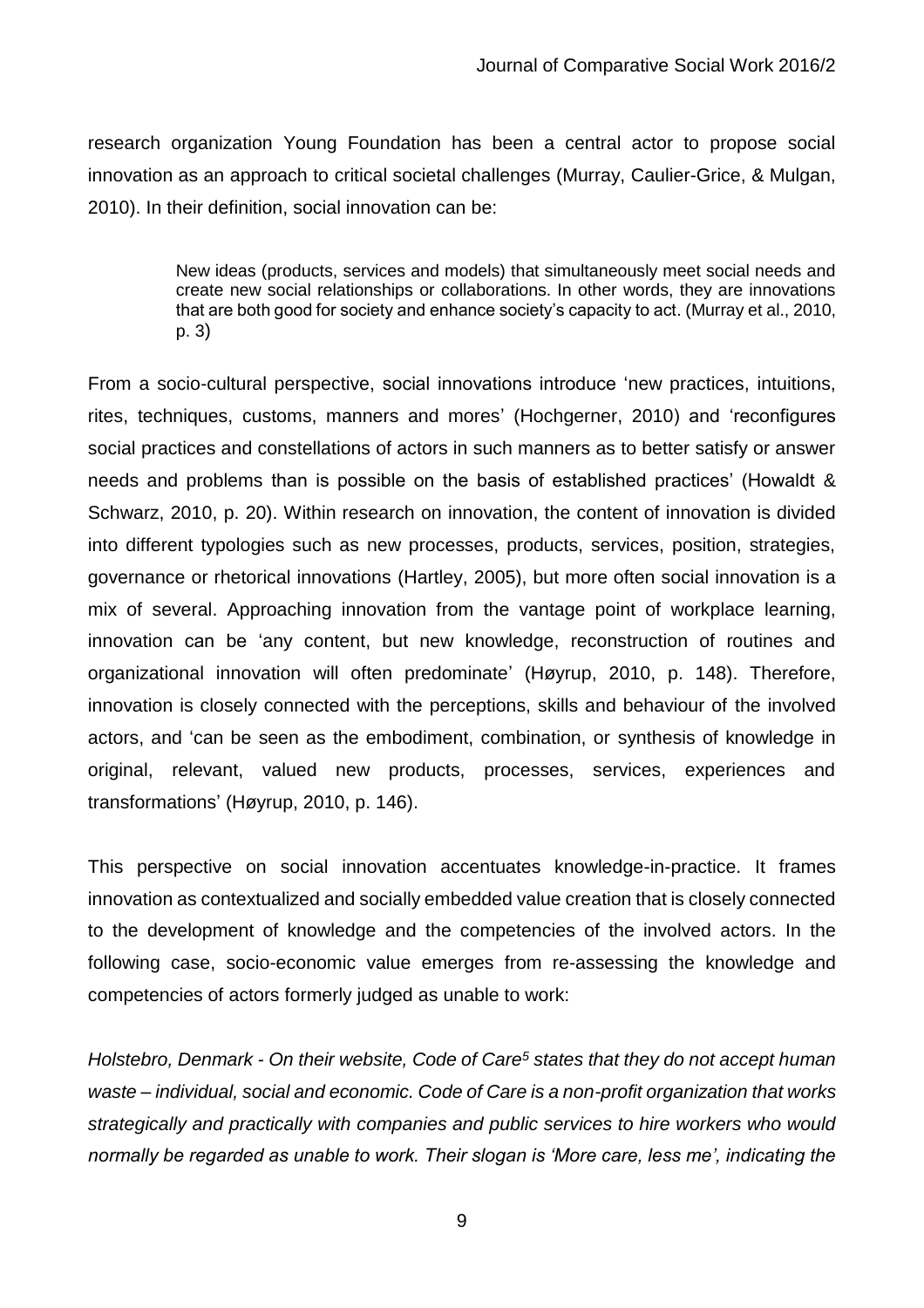*need for a less egoistic and more inclusive and caring labour market and society. Businesses who want to enhance their socio-economic responsibility can get knowhow and assistance in making a business plan, which includes job descriptions to be undertaken by people with disabilities or other challenges.*

*Code of Care is currently involved in establishing task forces. A task force is an active group of companies, which in cooperation with the local employment service initiates entrepreneurial activities to promote social responsibility in the local municipality. Each task force is working with a local challenge - for example, combating youth unemployment, the establishment of more flexible jobs or other kinds of inclusion of people with challenges.*

This organization aims explicitly at a paradigm shift in businesses and in society. The purpose here is to create human and financial balances by providing people with limited resources the opportunity to contribute to the benefit of businesses and society. Although Code of Care does not use the term upcycling, they explicitly address the core idea of reconsidering waste and insisting on human dignity and worth. One more statement from their website is: Every human being has value - let's use it.

#### **Co-design – agency in networks**

Another central field we can draw on to conceptualize social upcycling is co-design. Design is primarily concerned with potential, or with 'what could be', and hence easily lends itself as an approach to social innovation and upcycling. Two trends are forming in the field of design at the present time: the orientation towards more complex challenges, and an increased focus on co-creation. Among both practitioners and researchers, the field of design is moving, and rapidly expanding, into new areas, embracing still broader questions and concerns. There is a growing awareness of the complexity in today's major challenges and a belief that design is useful in shaping new sustainable solutions. 'Socially Sustainable Design,' 'Socially Responsible Design' and 'Design Thinking for Social Change are some of the educational directions taught in design schools across the world, reflecting this viewpoint. <sup>6</sup> New strands of design bear names such as social design, service design, human-centred design and transformation design, thus reflecting a change in the object of design (e.g. looking for a new way to tackle social issues), as well as the methods and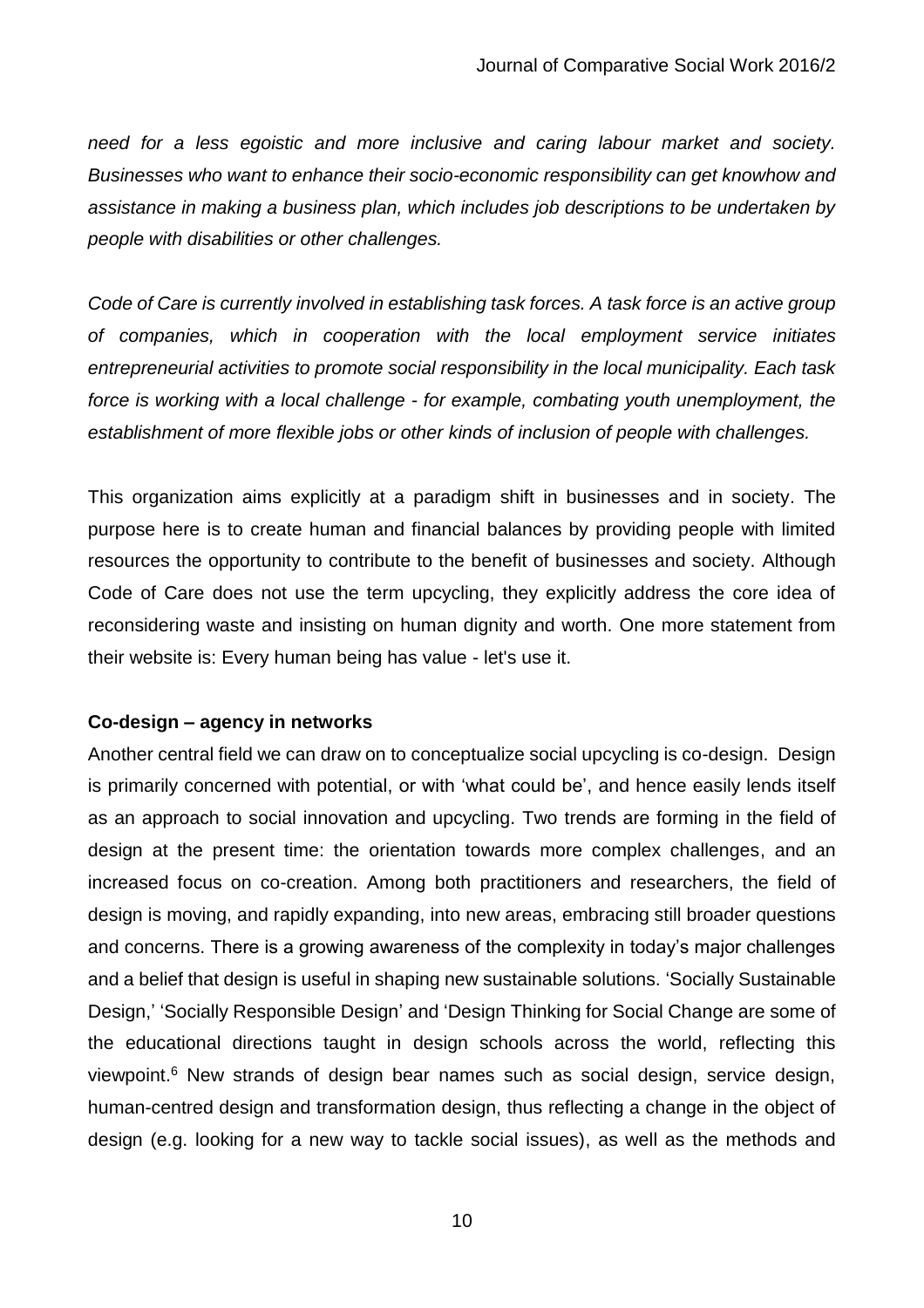constituents of design practice. This development is caused by a change in design challenges, with challenges no longer solely addressing 'how to design a response to a current issue', but increasingly 'how to design a means of continually responding, adapting, and innovating' (Burns, Cottam, Vanstone, & Winhall, 2006, p. 21). Hence, design challenges are much more complex, interactive and relational, and 'strive towards meaningful and effective change, by reconfiguring resources in different ways' (Kimbell & Julier, 2012)

Design practice is no longer the practice of a sole profession, but rather to be perceived as a collaborative endeavour and, thus, referred to as co-design. Co-design practice is a collaborative mode of inquiry and creation involving people, space, artefacts, materials and aesthetic experience (Telier et al., 2011). Theoretically, co-design research draws on actornetwork theory, practice theory and situated theories of learning, thereby concerning itself with configurations and re-configurations of human and non-human arrangements across both time and space (Ibid). Co-design takes its point of departure in concrete everyday enactments, in which various meanings and a sense of newness and value are constructed through ongoing, coordinated relations, actions and interactions (Janssen et al., 2015). When we consider this in relation to social upcycling, co-design seeks to re-create valuable and meaningful socio-material assemblies around matters of concern (Binder et al., 2011). As argued by Janssen et al. (2015), this ontological point of departure as an alternative vantage point may help shed new light on innovations as 'representations of complex social processes in which many interactions take place over time' (Ibid, 1975). The approach of co-design might then apply to innovation in social work, in which goals are often complex configurations of practices and technologies – such as more effective services, knowledge building, enhanced well-being or a more fulfilling life for citizens.

The movements in design described above can be summarized as embracing complexity and the distribution of agency in networks. This reconceives of design as an activity concerned with designing for connecting - people, purposes and resources. The following case involves a diversity of people, purposes and resources which, combined, result in a brand new neighbourhood: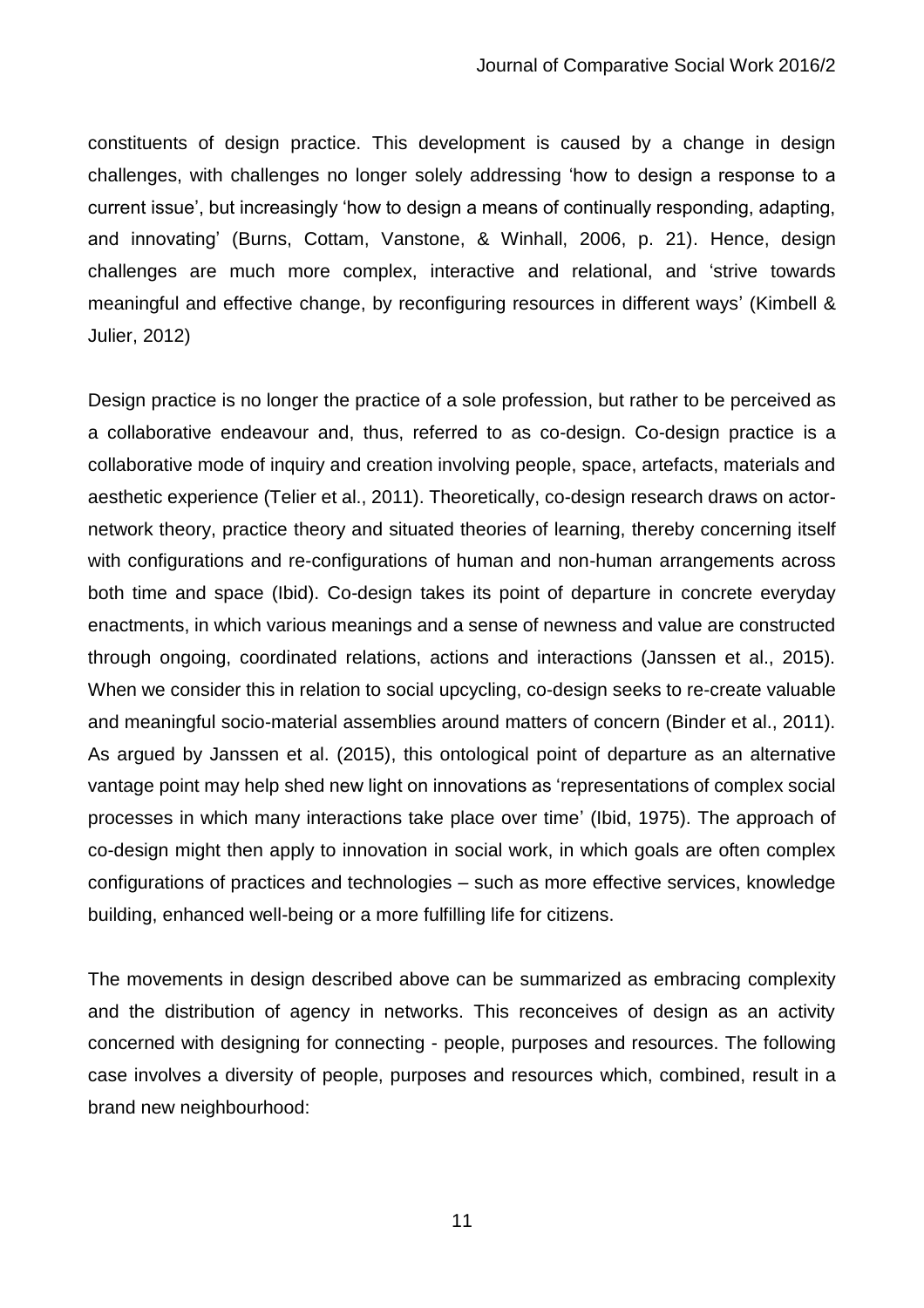*Roskilde, Denmark - Snake run is the most fundamental form of all skate park designs and at Musicon<sup>7</sup> as the idea of skating the California waterways is mimicked in the design of the overland waterways. An infrastructure of concrete water canals stretches through a series of hills and slopes towards three open basins that work as rainwater reservoirs during flooding. The water drainage canals and the one large water bowl are designed for skating and BMX. In 2003, Roskilde municipality bought an area previously used as a gravel pit, landfill and a site for cement production. The 250,000 m<sup>2</sup> area is severely polluted, with gas and garbage deposits in the top seven metres of soil (Gudiksen & Lerche, 2012). The environmental restrictions due to the pollution of the area, as well as new legislation on handling increasing rainwater, set strict demands on the new infrastructure of the area. The area is named Musicon, inspired by the former cement production company, Unicon, and the Roskilde Festival, which is almost in the DNA of Roskilde. The manager explains:*

- *Some things ran in parallel. Hal12 – where the skaters are – started before the Musicon secretary was established out here. Essentially, [Hal12] was initiated by a couple of young guys walking into the department of culture [of the Municipality], saying: 'We've looked into this workshop and it's just standing there empty - can we build some skate ramps?' So they got the keys.*

*The idea of combining rainwater drainage with skating facilities emerges in the encounter of local city planners and members of the skating community, and develops when new actors are involved: 'So the thing progressed and we involved this architect. He is a skater himself and the daily manager of Hal12 knew him, so they started talking about the project,' the manager says. Hence, the area was not left as a technical plant and a wasteland in dry*  weather, but altogether turned into a recreational area with this skating-idea as the overall *idea. Musicon is now developing into a combined location for housing, cultural business, education, a museum and shops.* 

Social innovation can be conducive in transforming and reconfiguring relationships between public bodies, communities and private partners. In Musicon, the political motives and resources are combined with the motives and resources of the local skater community, which transforms the ideas of the usage of the polluted area into a combined technological plant and recreational resort. 'Useless' land, ideas and intentions meet and are upcycled in socio-material processes that address economic, social and environmental dimensions of sustainability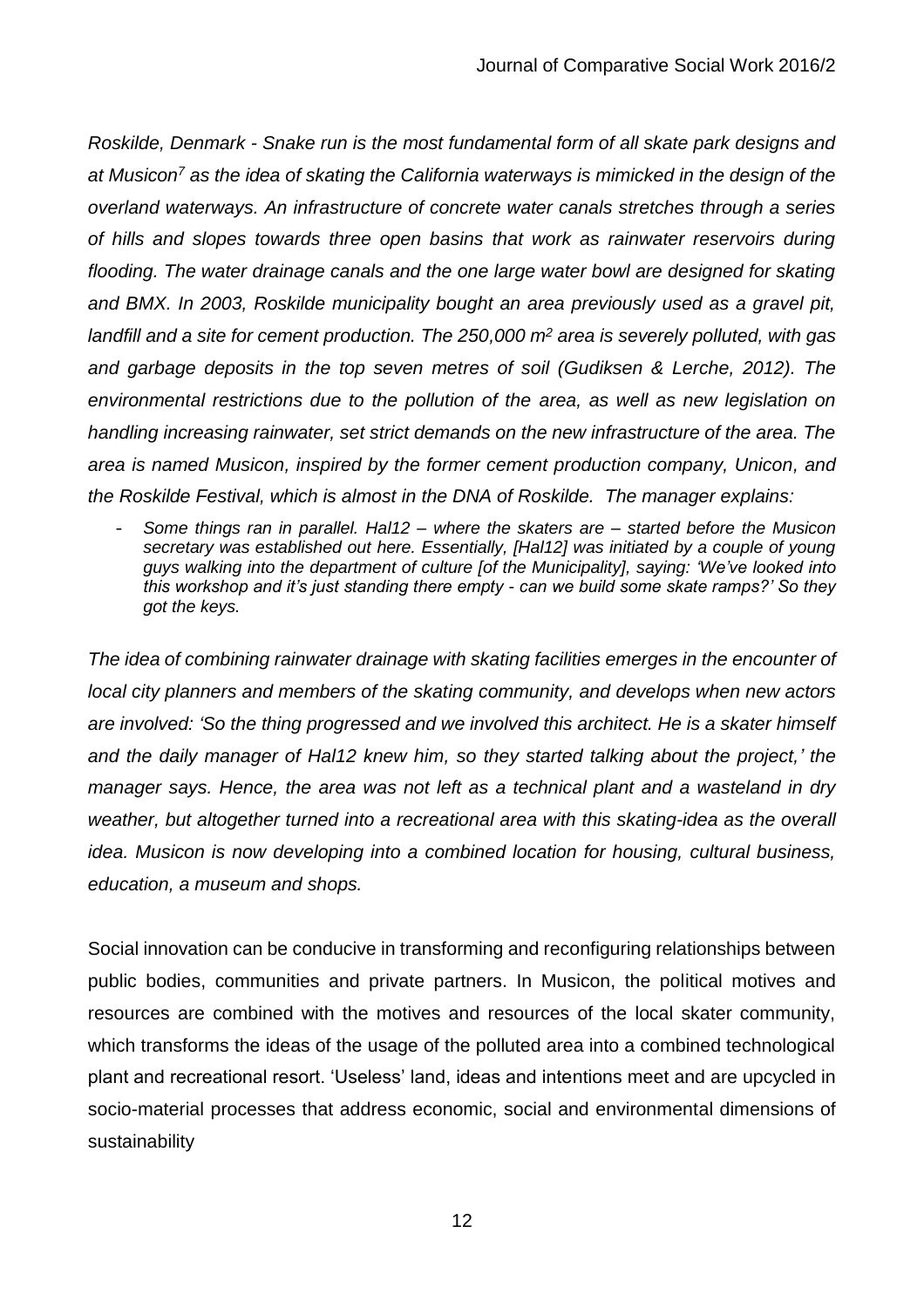#### **Conceptualizing social upcycling**

Upcycling takes place through new combinations – be those people, knowledge, desires, ideas, materials, technologies or needs. In each upcycling process, the combination is unique and organically evolving, based in situated needs, skills and resources. The cases illustrate that an upcycling process is rarely designed once and for all, and it is rarely the outcome of strategic determination. By knowledge brokering, diverse elements create social upcycling, which is therefore by no means completely new.

We have investigated what comes into view if we conceive of social innovation not only as the recycling of ideas, material and practices, but also as upcycling in the sense of valuing 'waste' elements as the very basis for the creation of something new and valuable. As mentioned, this entails a renewed interest in the 'old', that which may be considered useless in a traditional appreciation of- and reflex focus on the new. Thus, upcycling puts an emphasis on sustainability in its broadest terms.

The broad notion of sustainability inherent in social upcycling is related to an increasing need to embrace the complexity and entangled socio-materiality of innovation. Overall, there is a call for context-sensitive innovation discourses and practices. What we suggest here is that upcycling as a concept and as a mind-set is helpful in this endeavour. Approaching social innovation through the lens of upcycling adds a new perspective to how value is created and dissolves the implicit categories of old vs. new present in much innovation policy and research. Based on the cases, and with inspiration from social innovation and co-design research, we have investigated and illustrated what a sustainable innovation strategy for social work may look like: To capture and rehabilitate skills and competencies, ideas, material, objects or practices from a wide variety of sources that might previously have been considered not just 'old' but also 'useless'. This opens new perspectives in studies of innovation, among which contextual factors do not solely serve as mediators when innovations are adapted in new contexts, but as the very basis of the new. Social upcycling is a mind-set that opens up a situated perspective on both newness and value. Iyengar (2014) notes that the act of upcycling is both cheeky and reverent. It salutes qualities of the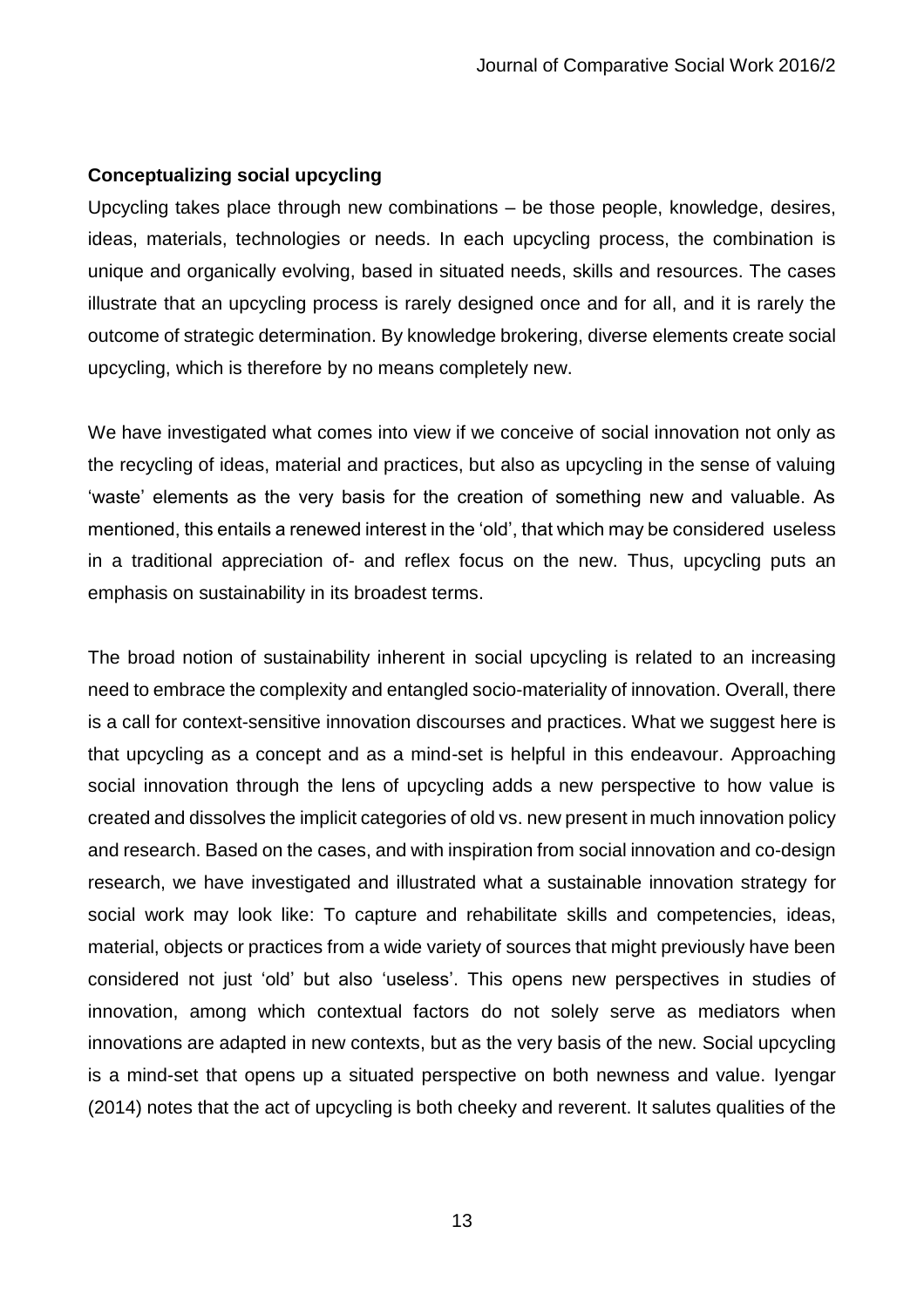past and at the same time seeks to create a desired future. Upcycling is a kind of nostalgic futuristic innovation.

What might the upcycling mind-set and practice contribute to complex social challenges, in order to rethink and rehabilitate not only ideas and things, but also human interaction and collaboration? The cases illustrate how the upcycling of 'waste' elements can simultaneously address multiple challenges, in addition to economic, social and environmental dimensions of sustainability. The cases have served to illustrate the principle of upcycling, and how the concept opens new perspectives on innovation in social work.

Upcycling can thus include a range of actors in their role as citizen, professional or volunteer. It also includes the skills and knowledge at hand, as well as waste material such as abandoned industrial areas, disposed goods and by-products. Social upcycling competencies consequently involve:

- an eye for potential;
- a knowledge brokering mind-set;
- a willingness and boldness to act without a business plan, and
- the passion and desire to create the future and not just let it happen.

## **Social upcycling competencies and strategies**

An upcycling mind-set constructively questions the obsession with newness present in many discourses of innovation. However, the idea of value creation based on what is considered 'old' or ordinary is scarcely present in innovation literature. Here, we will elaborate on a single term used in management studies, namely the abovementioned term 'knowledge brokering' (Hargadon, 2002; Hargadon & Sutton, 2000). This term is used to explain how successful innovators systematically make use of old ideas as the raw material for new ideas, thereby stressing the role of interactions across organizations, professions and domains as a core strategy to enhance innovation. Knowledge brokering encourages people to 'use their in-between vantage point to spot old ideas that can be used in new places, new ways, and new combinations' (Hargadon & Sutton, 2000, p. 58). A successful innovation strategy is to hence capture ideas from a wide variety of sources, play with them and imagine their use in other contexts (Tanggaard & Wegener, 2015) just like in upcycling processes.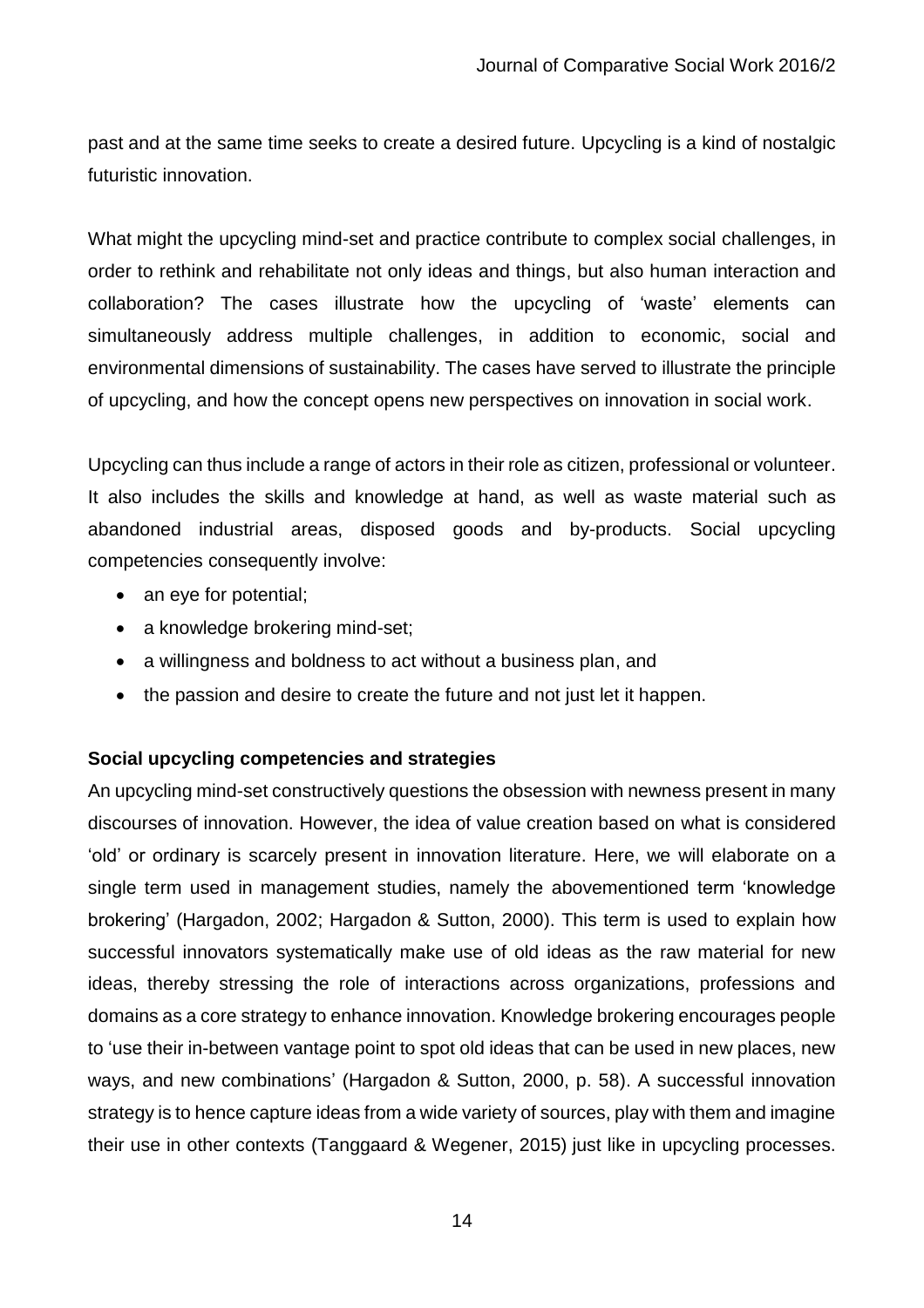Hargadon (2002) notes that many definitions of innovation recognize the presence of old ideas, yet this point is often downplayed in efforts to identify and describe the events that produce revolutionary change. As a result, he states, dichotomic pairs using such terms as *revolutionary* vs. *evolutionary, radical* vs. *incremental and discontinuous* vs. *continuous* are common. Nonetheless, the problem is that these descriptors often confuse the idea's impact with its origin. With reference to Basalla (1988), he argues that 'revolutionary innovations often come from very evolutionary origins' (Hargadon, 2002, p. 51). That is, the original idea might seem insignificant, old or even disposable, but the upcycling process result may have a huge impact.

In order to understand the processes of evolutionary revolution, he suggests that the relation between old and new can be better understood in a 'small world perspective' (Hargadon, 2002, p. 53). Drawing on social-network theory, actor-network theory and 'the small world phenomenon' (Watts & Strogatz, 1998), he regards domains as communities with shared knowledge and schemas, inhabited by people experiencing their own domain as 'a small world'. For this reason, the creative act is the process of moving ideas from where they are known (and maybe categorized as useless or trash) to where they are not. Sensitized to this gold mining mentality, we can consciously connect to other 'small worlds', transport ideas from one domain to another or scan foreign domains for things, skills and collaborators with novel application potentials. Just like the upcycling mind-set, moving things from the category of garbage to the category of useful is a vital part of creating a new commodity, process or space.

Focusing on 'old' material and its reuse allows for a situated perspective on both newness and value. Upcycling points to innovation competencies as the ability to look into other worlds, reconsider value and envision future value. It carries the message that innovation is not a matter of newness and value per se; rather, when resources move and combine with other resources in other domains, 'they become novel for their unfamiliar origins and valuable for their established elements' (Hargadon, 2002, p. 55). As creative human beings we can all pick up and transport material and ideas across domains, and accordingly add to the upcycle spiral. In this paper, we have sought to do so by drawing on different research domains and combining them in a new way. As social science researchers and social work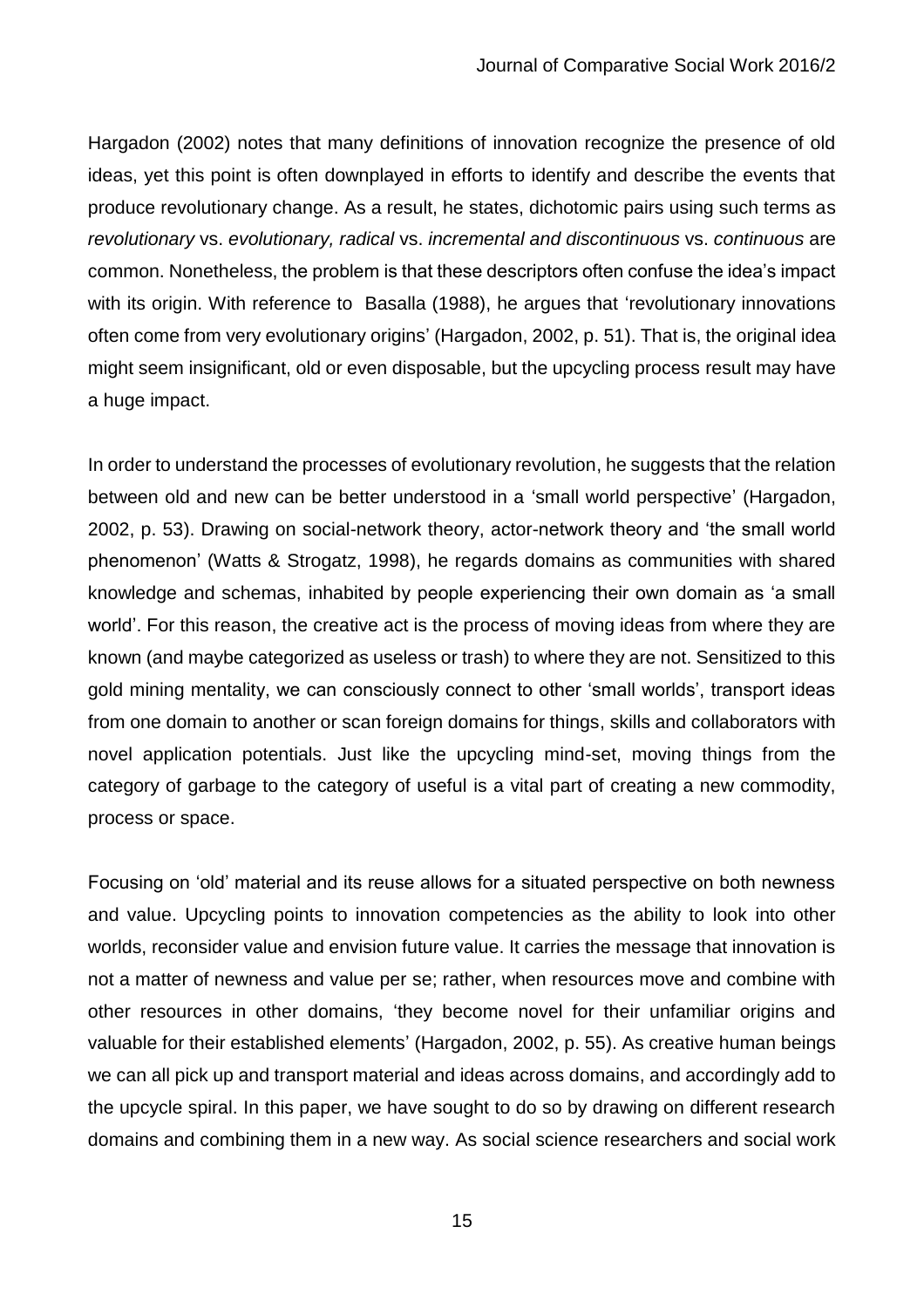practitioners, we can do that all the time, whether on a small or large scale. All we have to do is to be involved in partnerships and collaborations with people different from ourselves, and seek to inspire ourselves and others to look for gold in the garbage. By continually doing so, we can insist on creativity and human dignity as guidelines for the futures we want to create.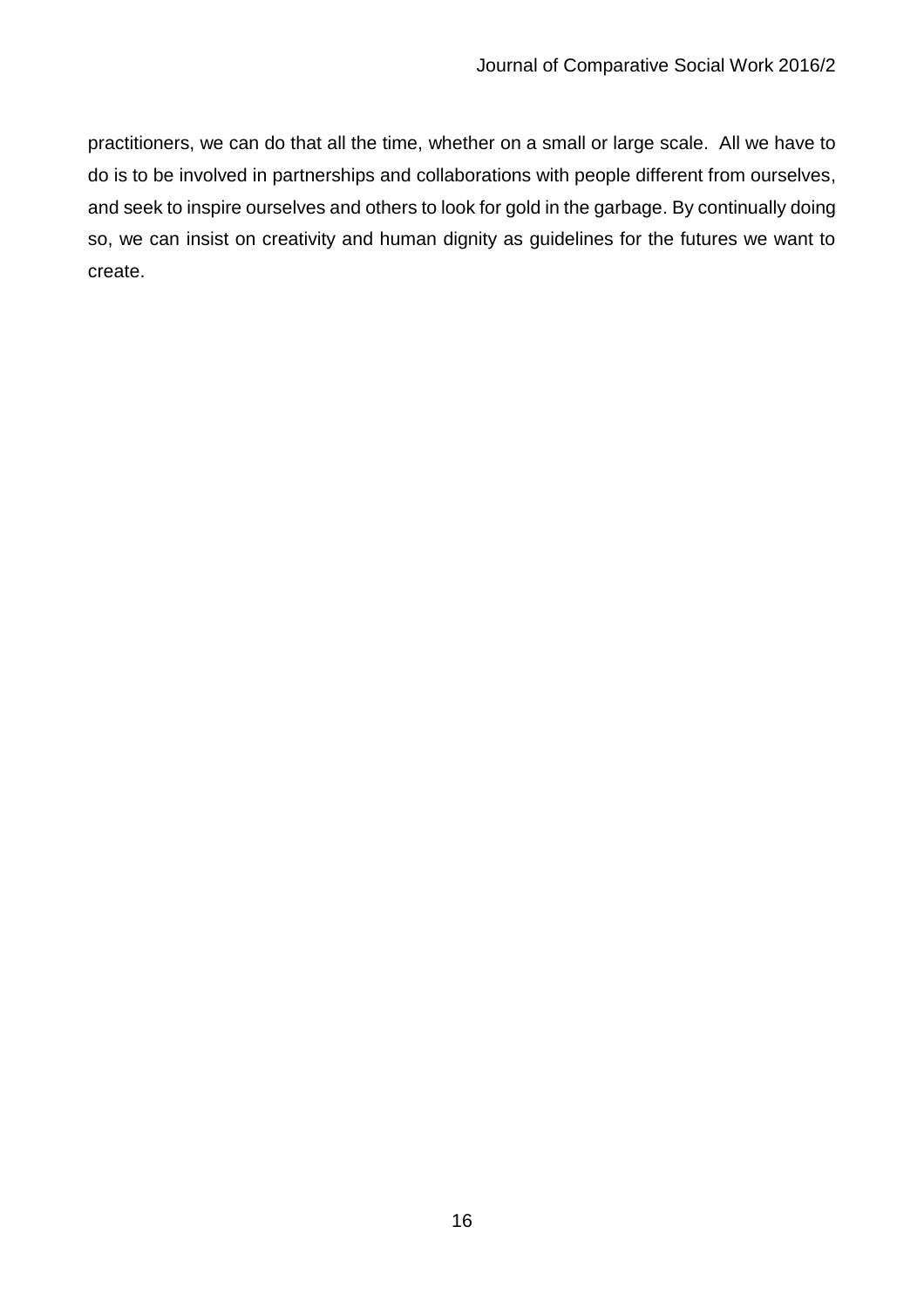# **Endnotes**

- 1. http://posters-for-good.tumblr.com/post/23043193776/dont-throw-anything-away
- 2. http://itworksshops.org/
- 3. http://www.weforum.org/global-challenges/projects/circular-economy/
- 4. http://www.socialinnovationacademy.org/
- 5. http://codeofcare.dk/
- 6. phd-design@jiscmail.ac.uk, on a discussion on 'degrees in socially sustainable design'; located October 2011.
- 7. http://musicon.dk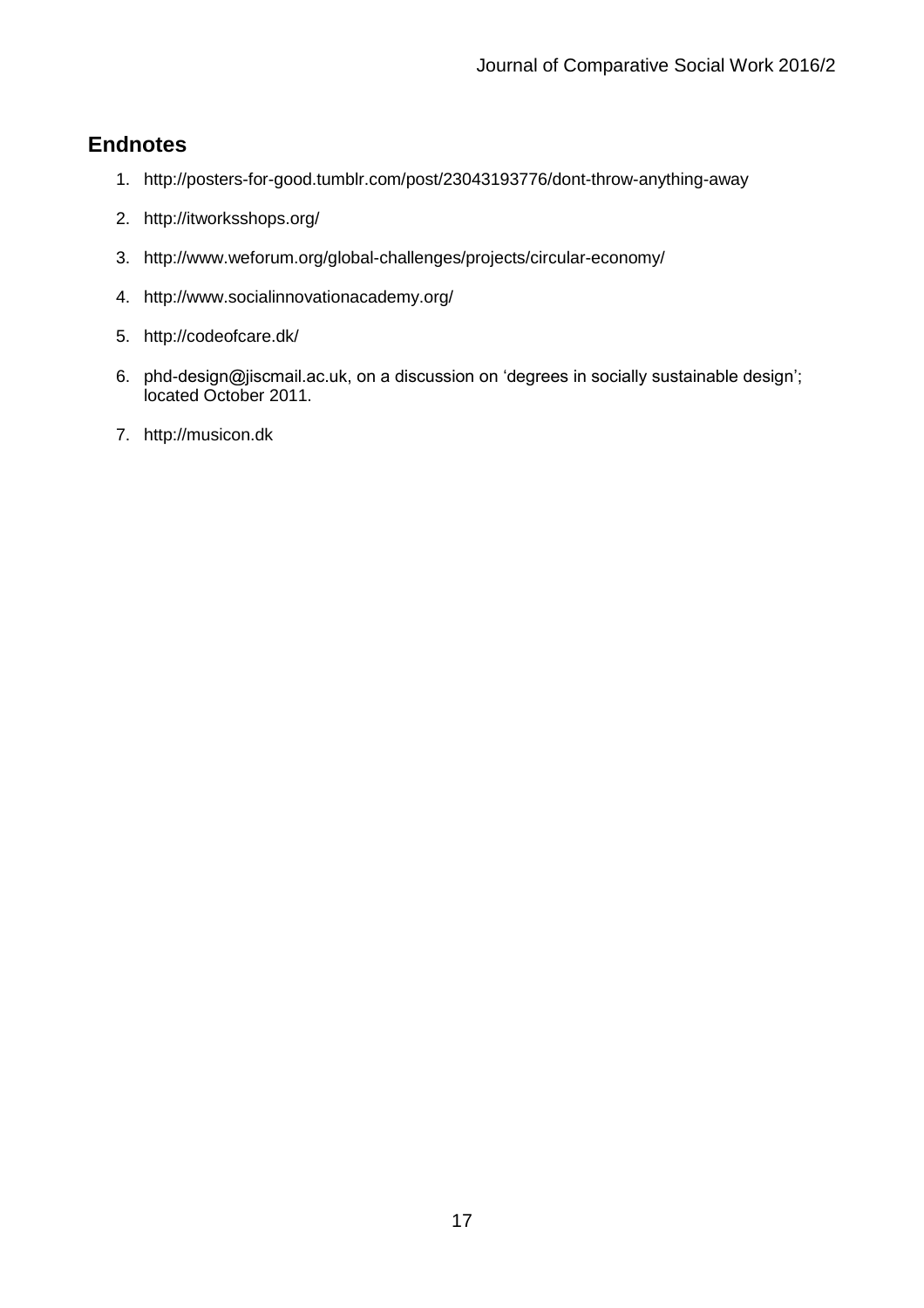#### **References**

- 12Byer (2015). Ministeriet for By, Bolig og Landdistrikter. [12 cities' (2015), Ministry for City, Housing and Rural Districts].
- Banerjee, S. B. (2011). 'Embedding Sustainability across the Organization: A Critical Perspective'. *Academy of Management Learning & Education, 10*(4), 719–31.
- Brown, J. S., & Duguid, P. (1991). 'Organizational Learning and Communities-of-Practice: Toward a Unified View of Working, Learning, and Innovation'. *Organization Science 2*  $(1): 40 - 57.$
- Burns, C., Cottam, H., Vanstone, C, & Winhall (2006). 'Transformation Design'. *RED Paper* 2.
- Gudiksen, S., & Lerche, C. (2012). 'Musicon Byder På Samarbejde På Kryds Og Tværs'. *Tidsskriftet Vand & Jord,19*(1): 4–6. ('Musicon offers broad collaboration' (2012), Journal for Water and Soil)
- Hargadon, A. B., & Sutton, R. I. (2000). 'Building an Innovation Factory'. *Harvard Business Review, 78*(3), 157–66.
- Hargadon, A. B. (2002). 'Brokering Knowledge: Linking Learning and Innovation'. *Research in Organizational Behavior*, *24*, 41–85.
- Hartley, J. (2005). 'Innovation in Governance and Public Services: Past and Present'. *Public Money and Management, 25*(1), 27–34.
- Høyrup, S. (2010). 'Employee-Driven Innovation and Workplace Learning: Basic Concepts, Approaches and Themes'. *Transfer: European Review of Labour and Research*,*16*(2), 143–54.
- Kimbell, L., & Julier, J. (2012). 'The Social Design Methods Menu'. *Perpetual Beta*.
- McDonough, W., & Braungart, M. (2002). *Cradle to Cradle: Remaking the Way We Make Things*. New York: North Point Press.
- Mulgan, G., Tucker, S. Ali, R., & Sanders, B. (2007). 'Social Innovation: What It Is, Why It Matters and How It Can Be Accelerated, The Young Foundation'. *Skoll Centre for Social Entrepreneuship Working Paper* 376.
- Tanggaard, L., & Wegener, C. (2015). 'Why Novelty Is Overrated'. *Journal of Education and Work*. Routledge. doi:10.1080/13639080.2015.1040379.
- Telier, A., Binder, T., De Michelis, G., Ehn, P., Jacucci, G., & Wagner, I. (2011). *Design Things*. The MIT Press.
- Weick, K. E. (1995). *Sensemaking in Organizations*. Thousand Oaks, CA: Sage.